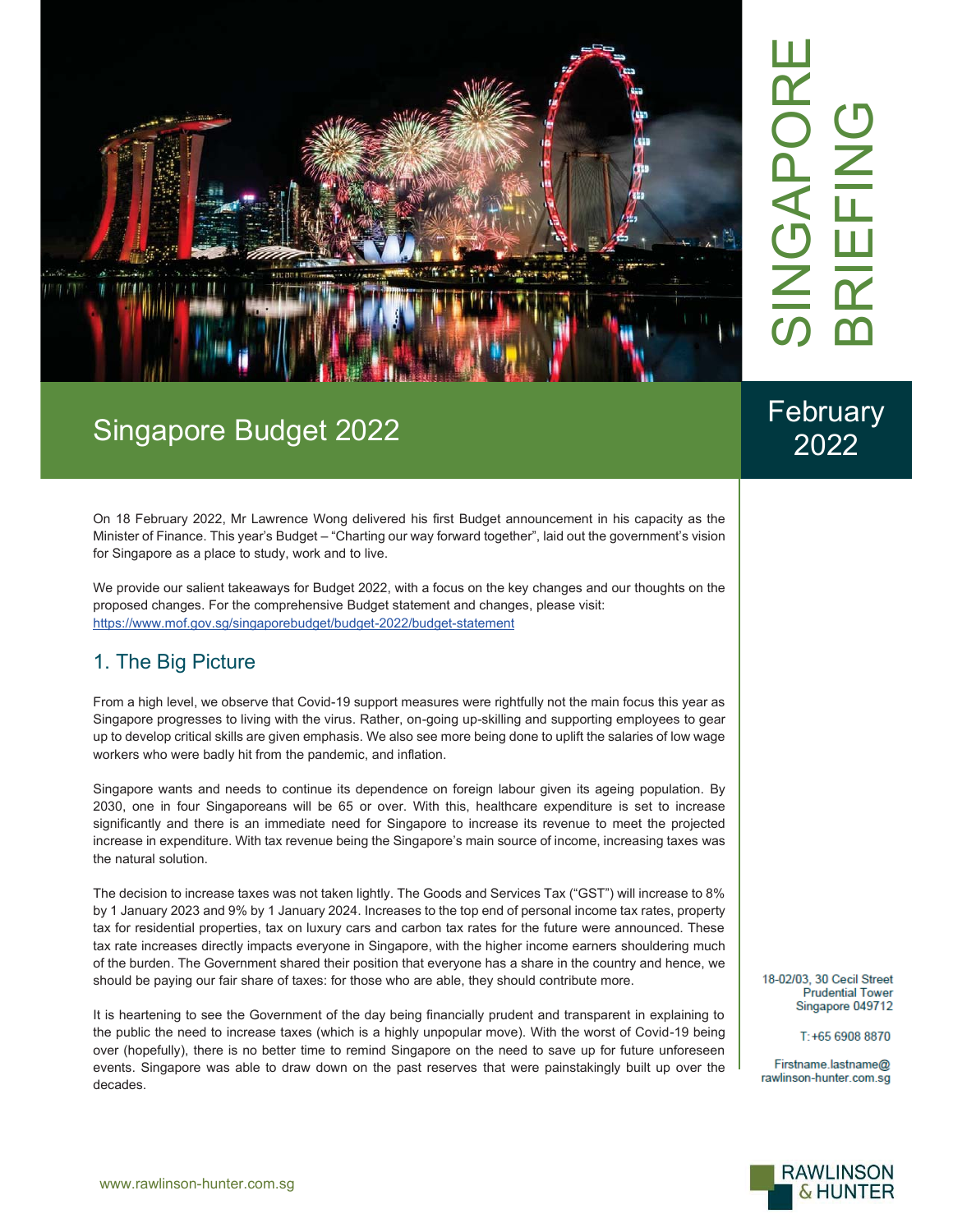# 2. Key highlights for Businesses

#### *From Covid-19 support to Post Covid-19 opportunities*

The pandemic has accelerated the adoption of digital technology for businesses. Hence, Singapore will continue to invest in future technologies to strengthen our digital capabilities.

Support for Small and Medium Enterprises ("SME") to adopt digitalization in the form of grants are available under the Productivity Solutions Grant ("PSG"). The scheme provides up to 80% support on pre-scoped IT solutions, hardware and consultancy services. Broadly, applicants for PSG must have at least 30% local shareholding. The annual turnover must be less than S\$100 million or has less than 200 employees.

For larger enterprises whose needs are to grow beyond Singapore would need more customized assistance, the Singapore Global Enterprises ("SGE") initiative will be helpful. A new Singapore Global Executive Programme ("SGEP") will help attract and nurture the next generation of business leaders through industry and overseas attachments, mentorships and peer support networks. Details of SGE and SGEP shall be unveiled soon.

#### *Minimum Effective Tax Rate (METR) Regime*

Under Pillar 2 of the BEPS 2.0 initiative, global enterprises with annual revenue of €750 million on a group level will be subject to a minimum tax rate of 15%. Whilst Singapore's corporate tax rate stands at 17% (before partial exemption), tax incentives were used to attract global enterprises to set up regional headquarters, financial treasury centres, etc in Singapore. These businesses would normally have a much lower effective tax rate than 15%. In other words, Singapore had sacrificed tax revenue to attract global enterprises to Singapore which in return, provided employment opportunities for Singaporeans amongst other benefits.

Hence, Singapore is poised to implement a METR to defend its right to tax, otherwise, the tax forgone by Singapore will be collected by another tax jurisdiction under Pillar 2 of BEPS. The METR is still a work-inprogress and details will be announced after consultation with stakeholders.

The full impact on the initiatives under Pillar 2 is hard to determine at this juncture given the complexity involved in determining "effective tax rate". Going forward, Singapore expects that it could be harder to attract foreign investment if tax incentives cannot be used as a tool given that Singapore is comparatively a more expensive place to operate a business within our region.

#### *Steep increase in Carbon Tax from 2024*



The sharp increase in the Carbon Tax has probably caught many by surprise. Singapore has explained that the tax revenue collected from this will not be substantial and the real purpose is to engage stakeholders in changing their behaviour to adopt greener options.

Nonetheless, we expect this increase to add to rising business costs, which may then be passed on to consumers. One would wonder if stronger regulations on carbon emissions should go hand in hand with such Carbon Tax for it to be effective.

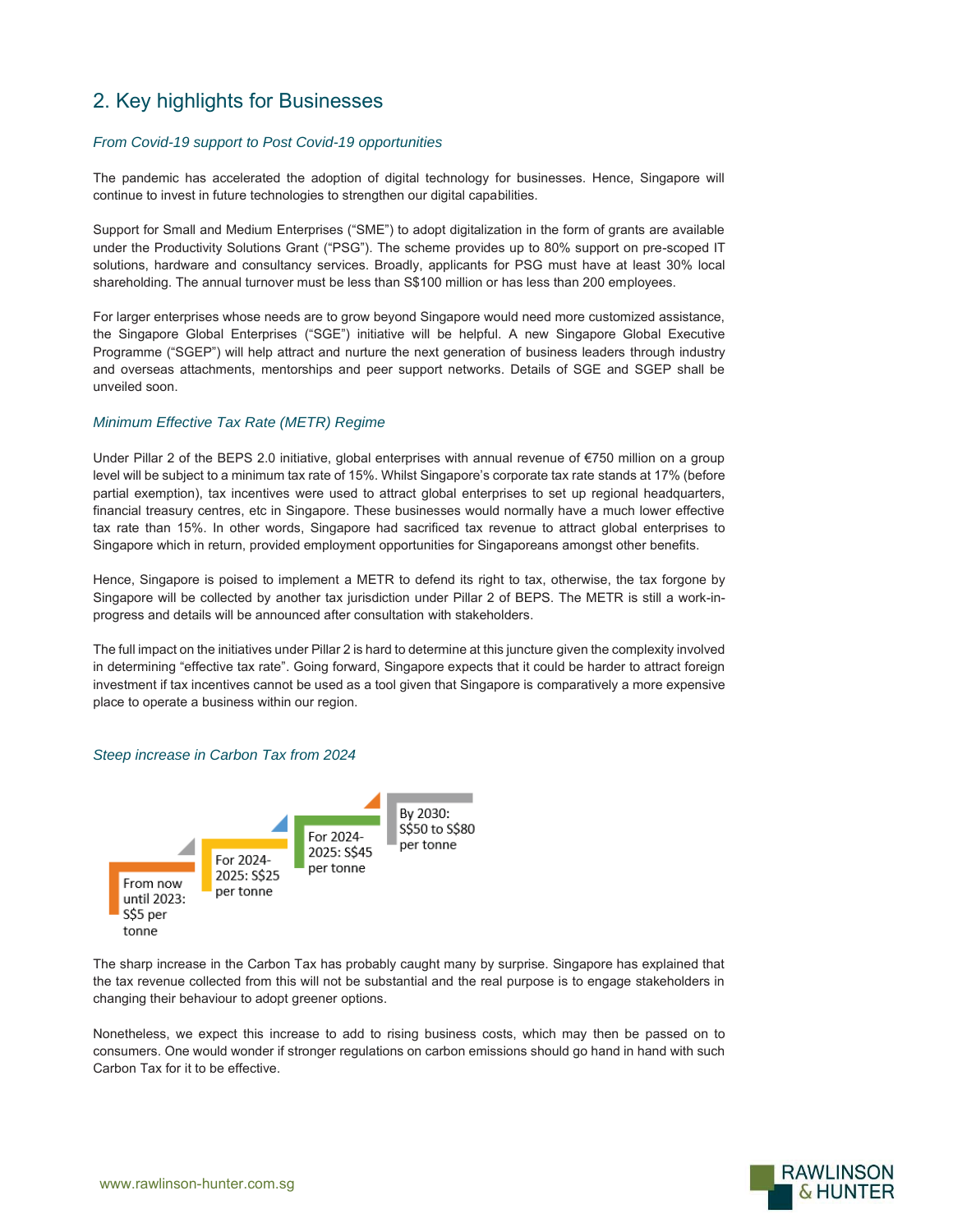#### *Higher minimum qualifying salaries for Employment Pass & S-Pass*

The following changes will take effect for EP applications from 1 September 2022 and renewals from 1 September 2023.

For S-Pass, the increase will be in phases and will affect new applications from 1 September 2022, 1 September 2023 and 1 September 2025. The finalized increments beyond 2022 will be announced subsequently.



With the increase in minimum qualifying salaries, Singapore wants to position itself to attract high quality skilled professionals. Notwithstanding, most corporates already have "work from home" arrangements which can be extended to "work from anywhere" arrangements. If that happens, Singapore companies may well have its employees or freelancers work remotely from another jurisdiction. Singapore will need to closely monitor such developments if such a trend picks up and to react accordingly to safeguard the jobs of Singaporeans.

#### *GST*

For corporates, the increase in GST will impact mostly companies who are unable to recover their GST in full. For example, qualifying funds which enjoy the Section 13O / 13U tax incentives. Such funds would have to bear the irrecoverable portion as business costs.

Companies will also have to bear higher costs in implementing the GST increase to their operational systems as the Government has opted to increase the GST by 1% in years 2023 and 2024 instead of 2% in 2023. Transitional rules may also result in higher manpower costs for companies.

Government must have carefully considered its options and believed that the staggered increase is still a better option for end consumers notwithstanding the increased administrative workload it brings.

## 3. Key highlights for Individuals

#### *Focus on help for the lower income segment*

Throughout the Budget announcement, support the lower income segment was emphasised several times. The Progressive Work Model ("PWM") will be extended to retail, food services and waste management. It will soon include other sectors including in-house cleaners, security officers, landscape worker and drivers across all sectors.

The PWM strives to improve the skills of the workers and hence, be awarded with a higher salary. Assistance is not just provided in outright handouts but instilling the mindset of continuous learning and improvement to achieve wage growth.

Cash payouts in various forms and schemes are given to all Singaporeans with more going to the lower income group. These payouts are meant to subsidise the effects of GST increase amongst others. Broadly speaking, the impact from the regressive nature of GST is expected to be reduced.

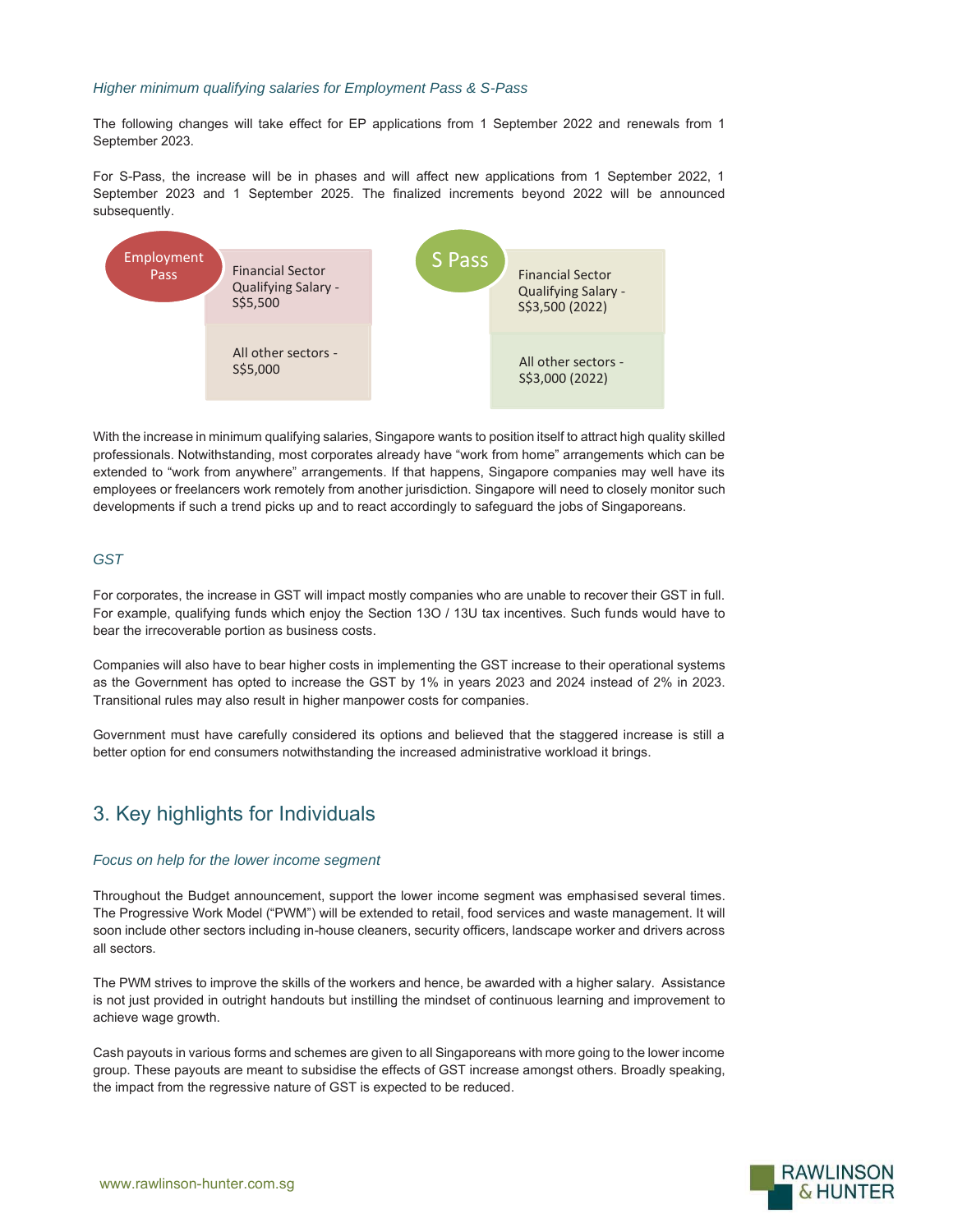#### *Increase in personal income tax rates from YA 2024*

| <b>Current Position</b>  |                      | <b>From YA 2024</b>                   |                 |
|--------------------------|----------------------|---------------------------------------|-----------------|
| Portion of               | <b>Marginal Rate</b> | Portion of Chargeable                 | <b>Marginal</b> |
| <b>Chargeable Income</b> |                      | Income                                | Rate            |
| In excess of S\$320k     | 22%                  | In excess of S\$320k up<br>to S\$500k | 22%             |
|                          |                      | In excess of S\$500k up<br>to S\$1m   | 23%             |
|                          |                      | In excess of S\$1m                    | 24%             |

To put things into perspective, an individual earning S\$1 million in year 2023 would have paid S\$199,150 of income taxes in YA 2024 as compared to S\$194,150 before the rate increase. This represents an increase of S\$5,000 of tax payable. The effective income tax in this scenario would be 19.9%, which remains very competitive on a global basis.

#### *Wealth Tax – Property tax and luxury car taxes*

#### Owner Occupied Residential Properties (for annual value exceeding S\$30,000)



#### Non-Owner Occupied (such as vacant or let out) Residential Properties (regardless of **Annual Value Tiers)**



Increased calls to address social inequality and pressing revenue needs have led to increased taxes on wealth. Wealth tax traditionally is a tax on the total wealth of an individual. The collection of such taxes can be extremely time-consuming, and the total tax collected may not be significant.

Given that a large proportion of Singapore wealth is in real property, taxing real properties is much easier to implement and administer. The increase in property tax on owner occupied homes will only impact owners that own high end residential properties which are typically condominiums in central locations and landed properties.

The property tax increase for non-owner occupied residential property (i.e. used for investment purposes) will be across the board, with properties with higher annual value having a higher increase.

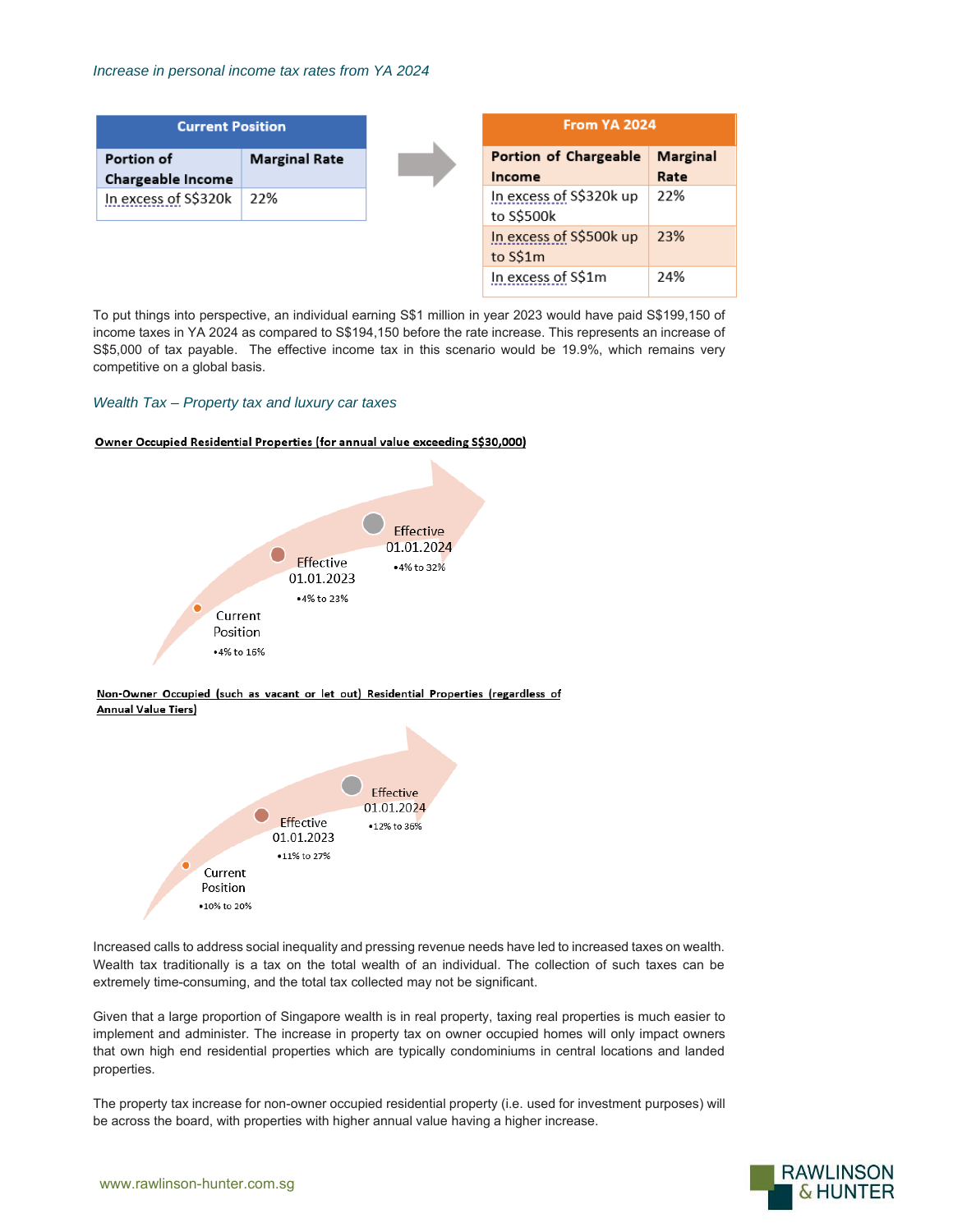Apart from increase in property tax, luxury cars will be subject to higher taxes. Supercars from the likes of Ferrari and Lamborghini will certainly be hit, but industry players also expect that certain high-end models from BMW and Mercedes to be affected. This change will take effect almost immediately. Granted that this group of buyers may be less price sensitive, it remains to be seen if demand for high-end cars will decrease.

Given that the above measures are not wealth tax in its purest form, the question on everyone's mind is "Is this just the start of wealth tax?". Given that there are many other potential targets where luxury tax could be levied on – luxury yachts, planes, watches, jewelry, financial assets, and many more. Other possibilities could also be to levy capital gains tax on high-end properties or financial assets.

In our opinion, the likelihood for greater scope of wealth tax in the future remains. Nonetheless, Singapore must strike a balance between raising tax revenue and attracting wealthy individuals into Singapore.

## 4. Singapore as a financial hub

#### *Changes to tax incentive for Funds*

A designated investment - Investments in physical Investment Precious Metals ("IPMs), has been refined with the removal of the "incidental trading requirement". Additionally, the 15% cap based on trading volume would now be replaced with a cap of 5% on the total investment portfolio. Further details shall be provided by 31 May 2022.

#### *Withholding tax exemption extension*

The withholding tax exemption for the financial sector will be extended till 31 December 2026 with the exception for payments made under interest rate or currency swap transactions by financial institutions. Such payments can be covered under the exemption for payments on over-the-counter financial derivatives. More details will be available by 31 May 2022

#### *Our thoughts*

The above sole change to the multitude of tax incentives does not move the needle. In fact, the lack of enhancements such as to include digital assets into the list of Designated Investments are rather disappointing.

Further, we were looking forward to refinements to the VCC scheme, but no changes were announced.

Nonetheless, we remain hopeful that the financial sector incentives and the VCC scheme can be continuously enhanced in off-Budget announcements so that Singapore remain at the forefront of being an attractive place for funds to be domiciled.

### 5. Budget 2022 and beyond

In conclusion, the strategies announced in the Budget for moving Singapore forward remains consistent with those in past years. With the economy showing signs of recovery, we are optimistic that the business outlook is now brighter than it was, unless Covid springs another surprise.

Singapore is likely open up in a gradual and controlled manner, which may explain the lack of short-term help given to businesses. Looking ahead, it is likely that the full impact of price increases will be felt in 2024 when GST and Carbon Tax are increased at the same time.